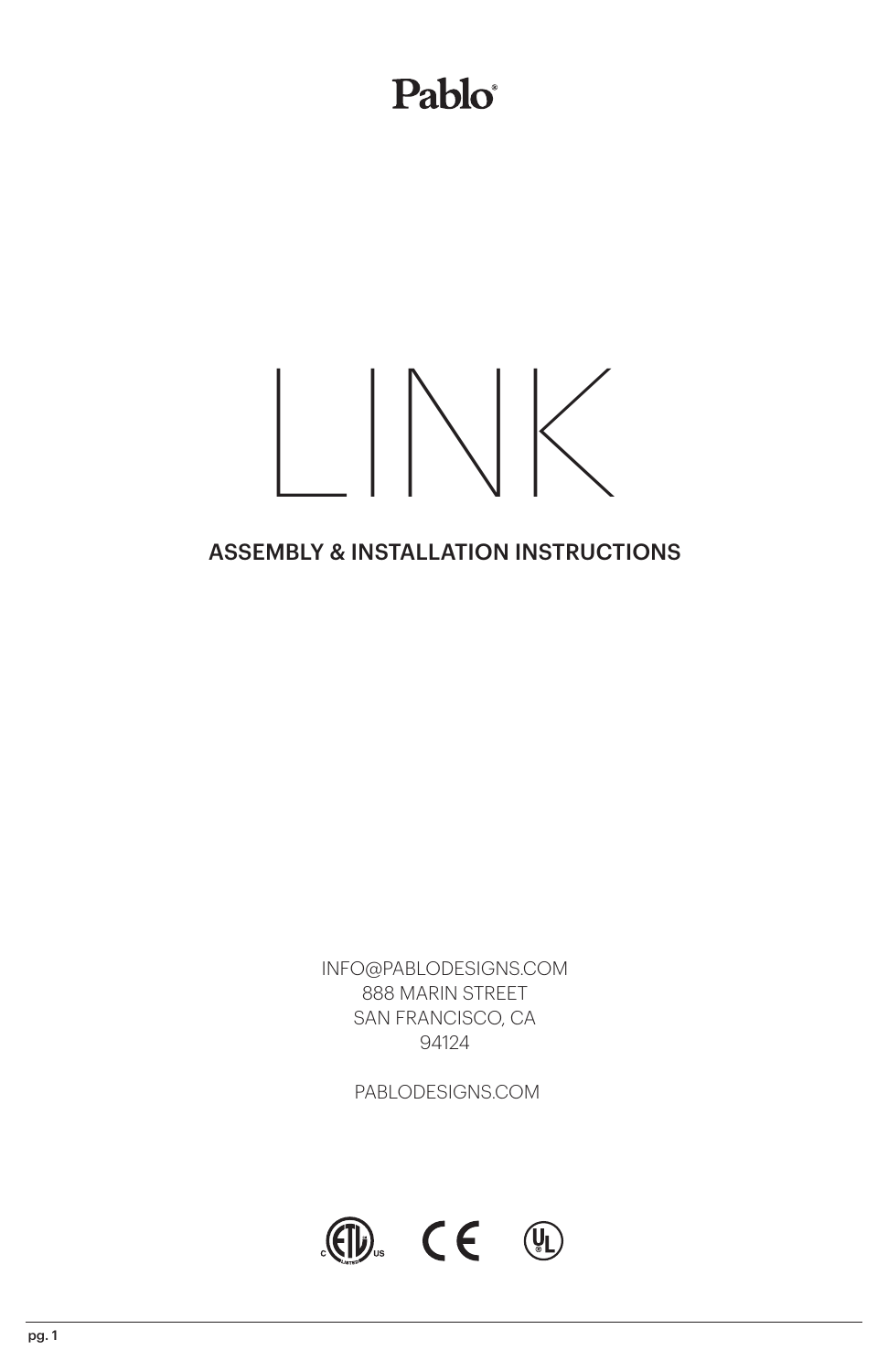FLOOR BASE ASSEMBLY INSTRUCTIONS

Pablo® LINK

LINK MODELS



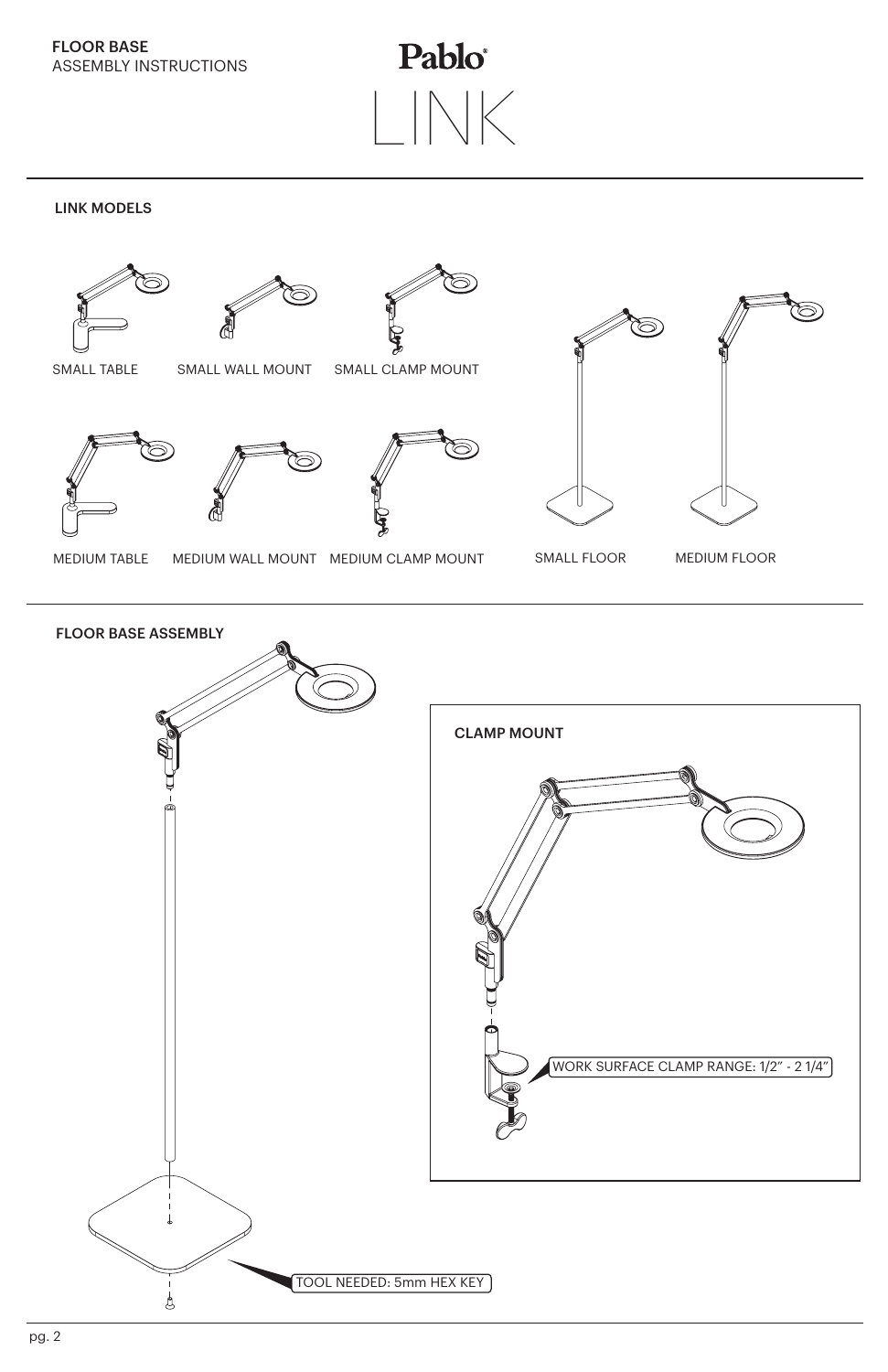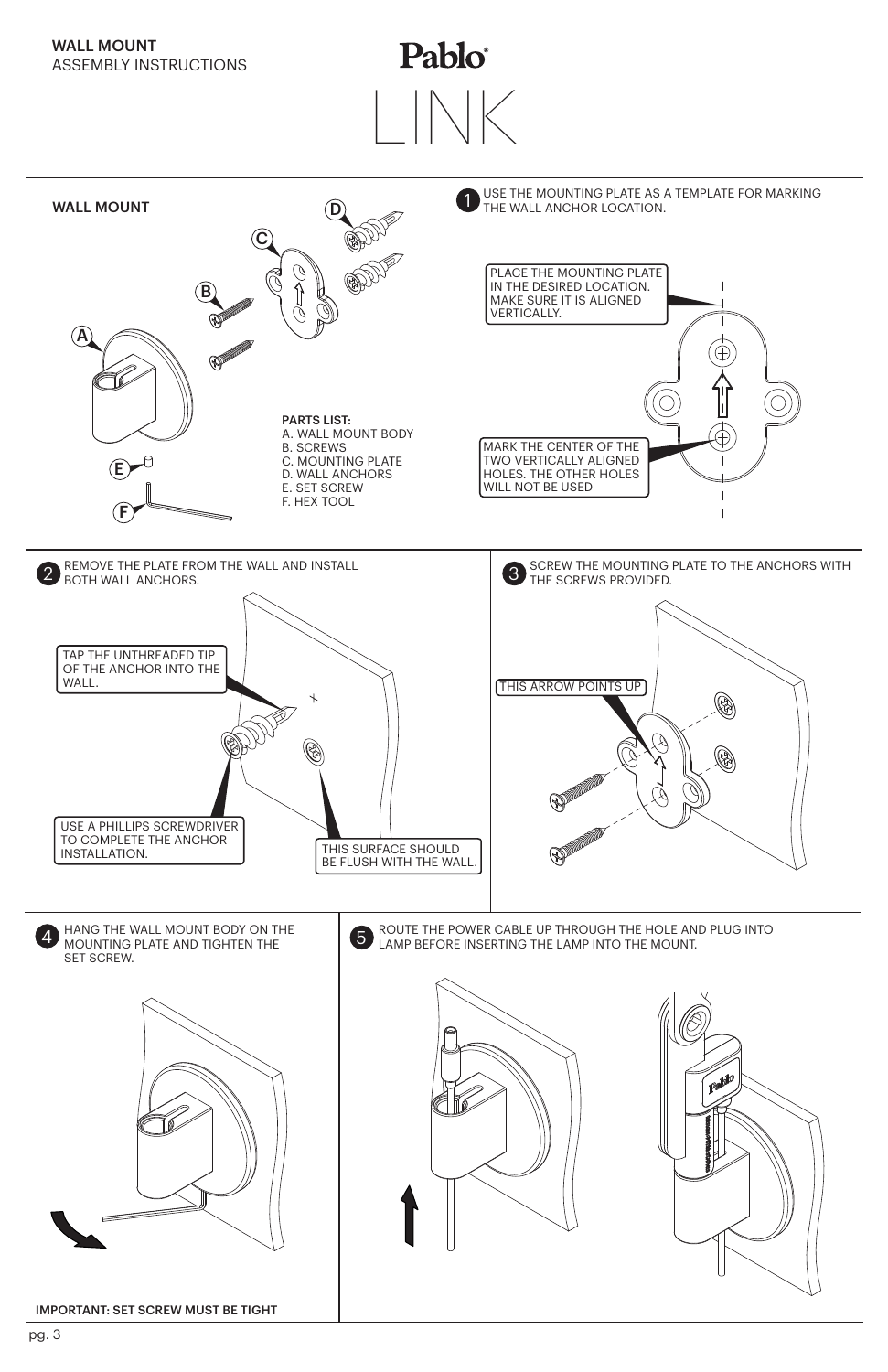POWER SUPPLY & ADJUSTMENTS ASSEMBLY INSTRUCTIONS

## Pablo® LINK



WIPE CLEAN WITH A SOFT DAMP CLOTH. AVOID AMMONIA-BASED CLEANERS.

KEY SHIPS WITH ALL MOUNTING OPTIONS